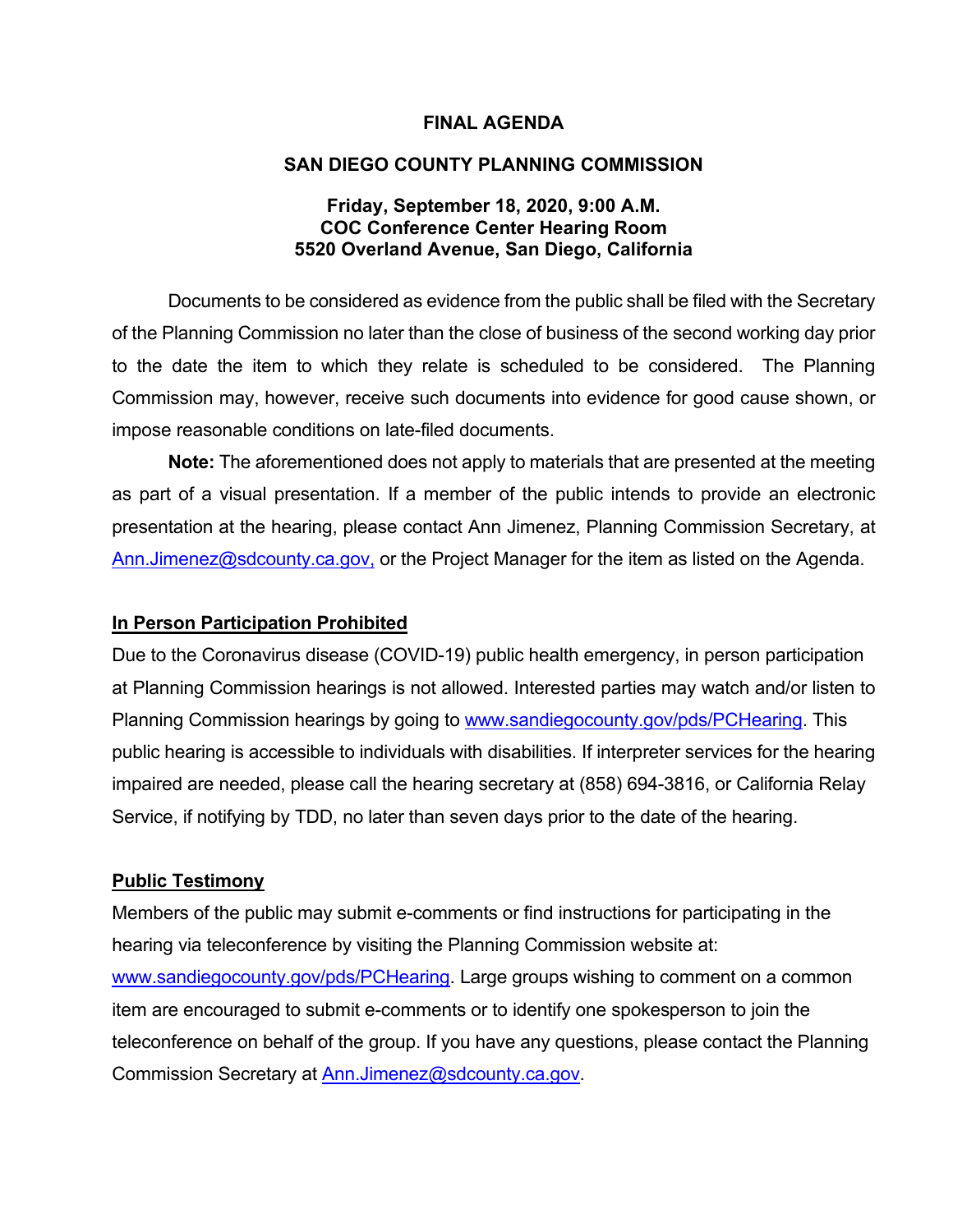- **A. Statement of Planning Commission's Proceedings**
- **B. Roll Call**
- **C. Public Communication:** Opportunity for members of the public to speak to the Commission on any subject matter within the Commission's jurisdiction, but not an item on today's Agenda.
- **D. Announcement of Handout Materials Related to Today's Agenda Items**
- **E. Requests for Continuance**
- **F. Formation of Consent Calendar**

 $\overline{\phantom{a}}$  , and the contribution of the contribution of the contribution of the contribution of the contribution of the contribution of the contribution of the contribution of the contribution of the contribution of the **For supporting documentation of agenda item(s), please visit:**

**https://www.sandiegocounty.gov/content/sdc/pds/PC/200918-pc-hearing.html**  $\overline{a}$  , and the contribution of the contribution of the contribution of the contribution of the contribution of the contribution of the contribution of the contribution of the contribution of the contribution of the co

## **Regular Agenda Items**

## **1. Liberty Charter High School Major Use Permit; PDS2018-MUP-15-027 (D. Russell)**

The applicant is proposing a Major Use Permit (MUP) for the construction and operation of a charter high school on a 7.7-acre vacant property. The proposed Liberty Charter High School includes a 48,000 square-foot, two story building that would house 22 classrooms, administrative offices, and a gymnasium. At full capacity, the proposed school would serve 450 students and have 33 faculty and staff. The Project is located west of Jamacha Road and south of Chase Avenue in the Valle De Oro Community Plan area, within unincorporated San Diego County. The site is subject to the General Plan Regional Category Semi-Rural, Land Use Designation Semi-Rural (SR-0.5). The property is zoned Rural Residential (RR), which allows schools, classified as Major Impact Services and Utilities, upon approval of a MUP pursuant to Section 2185 of the Zoning Ordinance. The project has been reviewed for compliance with the California Environmental Quality Act (CEQA) and a Mitigated Negative Declaration (MND) was prepared. The Planning Commission will determine whether to approve, approve with modifications, or deny the MUP, and whether to adopt the MND (APN 498-330-39).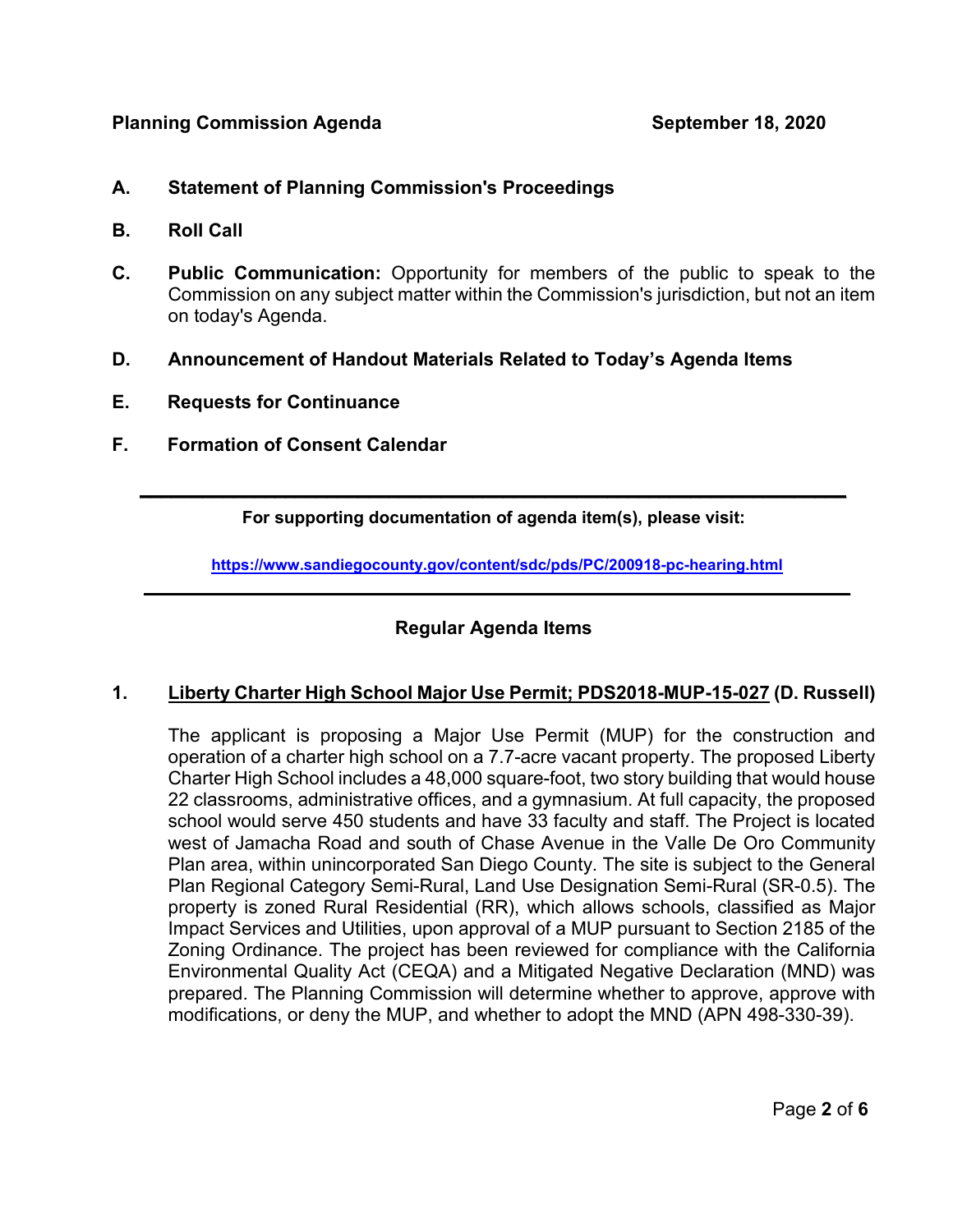#### **2. International Industrial Park Tentative Map; PDS2008-3100-5549 (N. Gustafson)**

The applicant requests a Tentative Map to subdivide approximately 170 acres of vacant land into eight (8) lots. The project is located within the East Otay Mesa Business Park Specific Plan. The project consists of six (6) developable lots and two (2) lots preserved by open space easements. Access to the site would be provided through two internal cul-de-sac roads connecting directly to Lone Star Road (also known as Paseo De La Fuente). The project would be served by sewer and imported water from the Otay Water District and fire service would be provided by the San Diego County Fire Authority Community Service Area 135. The site is subject to the General Plan Regional Category Village, Land Use Designation Specific Plan Area (SPA), and zoning designation Specific Planning Area (S-88), which allows the proposed use by right. The project relies on a previously adopted Final Environmental Impact Report for the East Otay Mesa Business Park Specific Plan, on file with PDS as Environmental Review Number ER-93-19-006. The Planning Commission will determine whether to approve or deny the Tentative Map, and whether to adopt the Addendum (APNs 646- 080-34, and 648-040-20 and 25).

## **3. Bonsall Carefield Facility Site Plan and Rezone; PDS2019-STP-19-005, PDS2019- REZ-19-001 (A. Truong)**

The applicant requests a Site Plan and Rezone for the development of an assisted care facility on a 3.9-acre vacant property. The proposed assisted care facility includes a 74,000-square-foot assisted care facility, with a total of 86 beds in 56 assisted living units and 24 memory care units. At full capacity, the proposed assisted care facility would serve 86 residents and have 41 staff. The project is located at the intersection of Thoroughbred Lane and Mission Road/State Route-76 in the Bonsall Community Plan area, within unincorporated San Diego County. The site is subject to the General Plan Regional Category Village, Land Use Designation Office Professional. Zoning for the site is Office Professional (C30). The project includes a proposed zoning reclassification to change the zoning for the site from C30 (Office Professional) to C46 (Medical Center Use Regulations). The proposed use is allowed in C46 zone with an approval of a Site Plan, which is being processed concurrently. The project has been reviewed for compliance with the California Environmental Quality Act (CEQA) and a Mitigated Negative Declaration (MND) was prepared. The Planning Commission will recommend to the Board of Supervisors whether to approve or deny the REZ and STP, and whether to adopt the MND (APN 126-230-55-00).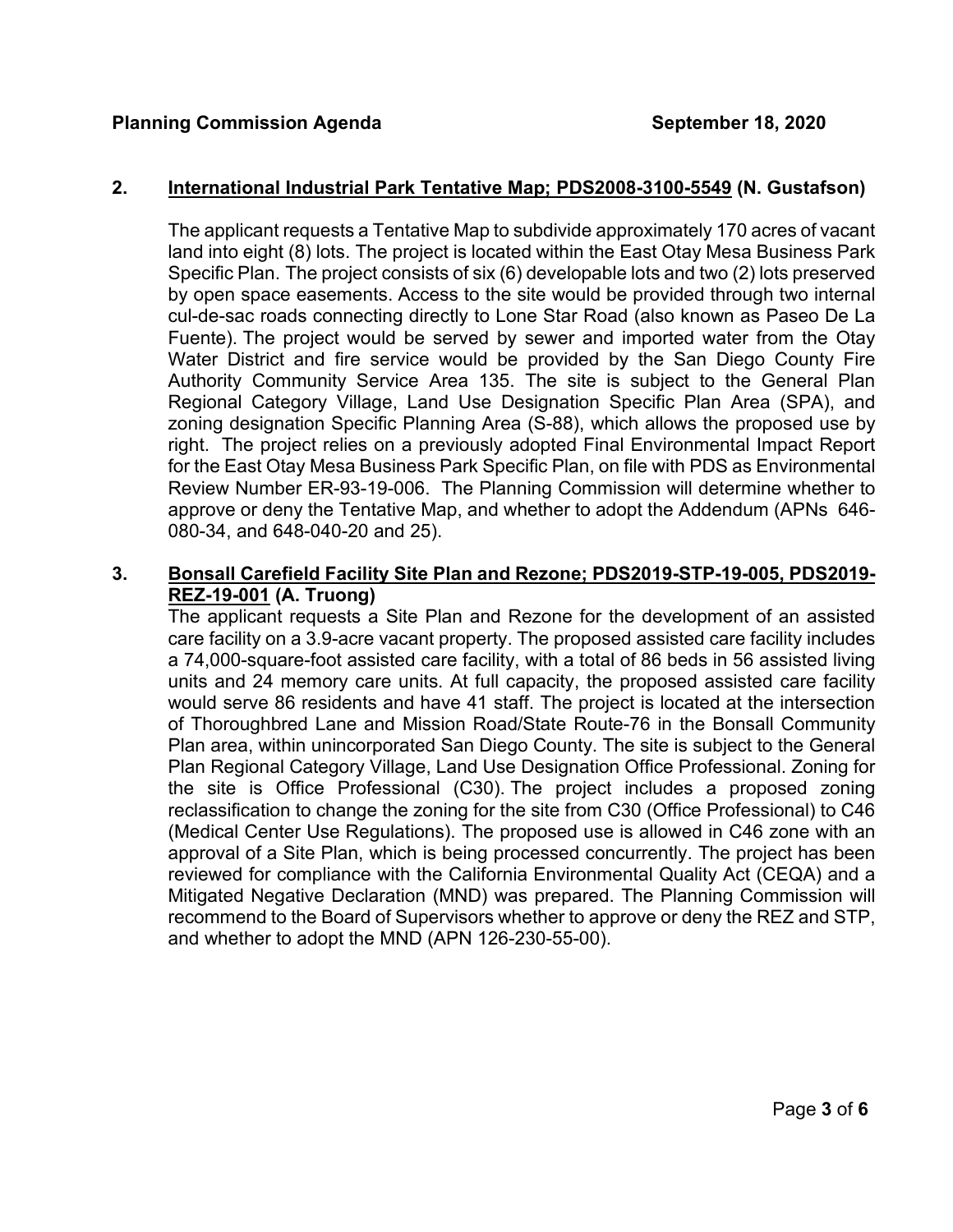#### **G. Administrative Agenda Items**

### **1. Pacifica Estates Tentative Map Time Extension; TM-5510TE (S. Sakdarak)**

The applicant requests approval of a six-year Tentative Map Time Extension for an approved subdivision map to divide 17.3 acres into 21 residential lots, two detention basins, and two open space lots. The project site is located east of South Mission Road and north of Stagecoach Lane in the Fallbrook Community Plan Area. The new expiration date would be April 22, 2025. (106-251-01 & 03, 106- 251-18 & 24, 106-151-12 & 13).

#### **2. Rabbit Run Tentative Map 5478 Time Extension; PDS2020-TM-5478TE, Valley Center Community Plan Area (H. Steven)**

The applicant requests approval of a four-year Tentative Map Time Extension for an approved subdivision map, to divide a 17.7-acre site into seven residential lots. A two-year time extension was previously approved. The project site is located at 9220 Duffwood Lane, within the Valley Center Community Plan Area. The new expiration date would be June 19, 2024 (APN: 188-160-54).

#### **H. Department Report**

#### **I. Scheduled Meeting**

| October 23, 2020  | Regular Meeting, 9:00 a.m., COC Conference Center |
|-------------------|---------------------------------------------------|
|                   | <b>Hearing Room</b>                               |
| November 13, 2020 | Regular Meeting, 9:00 a.m., COC Conference Center |
|                   | <b>Hearing Room</b>                               |

#### **J. Adjournment**

## **Additional Information:**

This Agenda is available on the County of San Diego's Planning & Development Services web page at [www.sandiegocounty.gov/pds/PCHearing.](http://www.sandiegocounty.gov/pds/PCHearing) Click on the "Upcoming" tab and click "Title". The Agenda will open and will appear on the right. To access staff reports, click the PDF icon.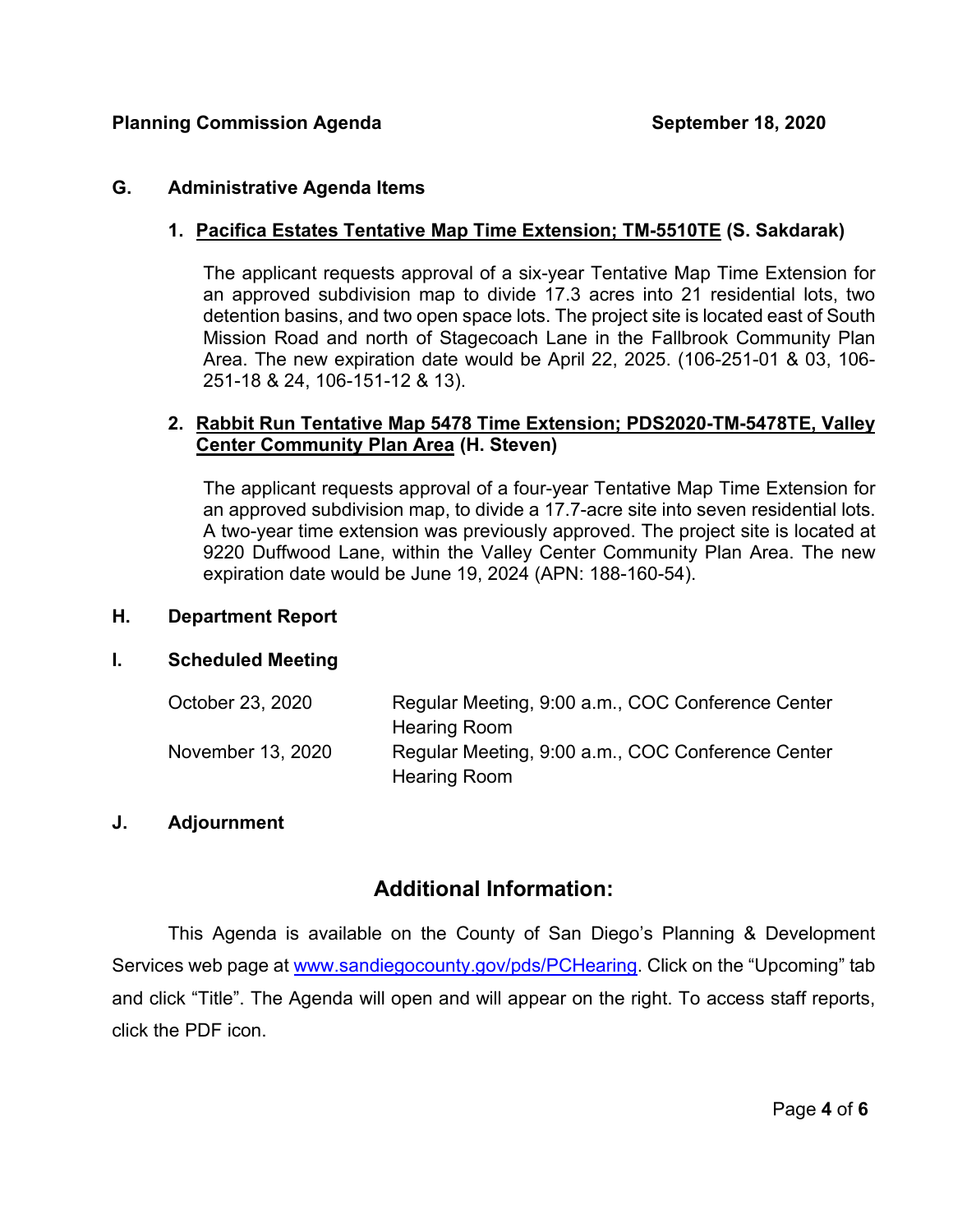Planning Commission actions on items on this agenda are considered taken as of the adjournment of the meeting. Finality and effectiveness of those actions are governed by provisions of laws and ordinances and may be affected by appeal provisions.

# **Appeals**

Certain decisions of the Planning Commission may be appealed to the Board of Supervisors. Applicable County ordinances should be consulted regarding the actual requirements, which are summarized below:

| <b>Major Use Permits, Reclamation Plans</b><br>& Site Plans Required by Specific Plans: | Filed in office of Planning Commission, within<br>10 days of Commission decision<br>(Zoning Ord. §7366)                                                      |
|-----------------------------------------------------------------------------------------|--------------------------------------------------------------------------------------------------------------------------------------------------------------|
| Tentative Maps:                                                                         | Filed with Clerk of Board of Supervisors, within<br>10 days of Commission decision (S.D.Co.<br>Code §81.307, Gov. Code §66452.5)                             |
| Environmental Determinations*                                                           | Filed in office of Planning Commission within<br>10 days of Environmental Determination or<br>project decision, whichever is later (S.D.Co.<br>Code §86.404) |

No appeal is provided for Commission decisions on Administrative Appeals, Variances, or Minor Use Permits; the Commission decision is final. Commission recommendations on General and Specific Plans (and Amendments), Zoning Ordinance Amendments, and Zoning Reclassifications, are automatically presented to the Board of Supervisors, so no appeal is necessary.

The address for filing with the Board of Supervisors is: Clerk of the Board of Supervisors, 1600 Pacific Highway, Room 402, San Diego, CA 92101. The address for filing